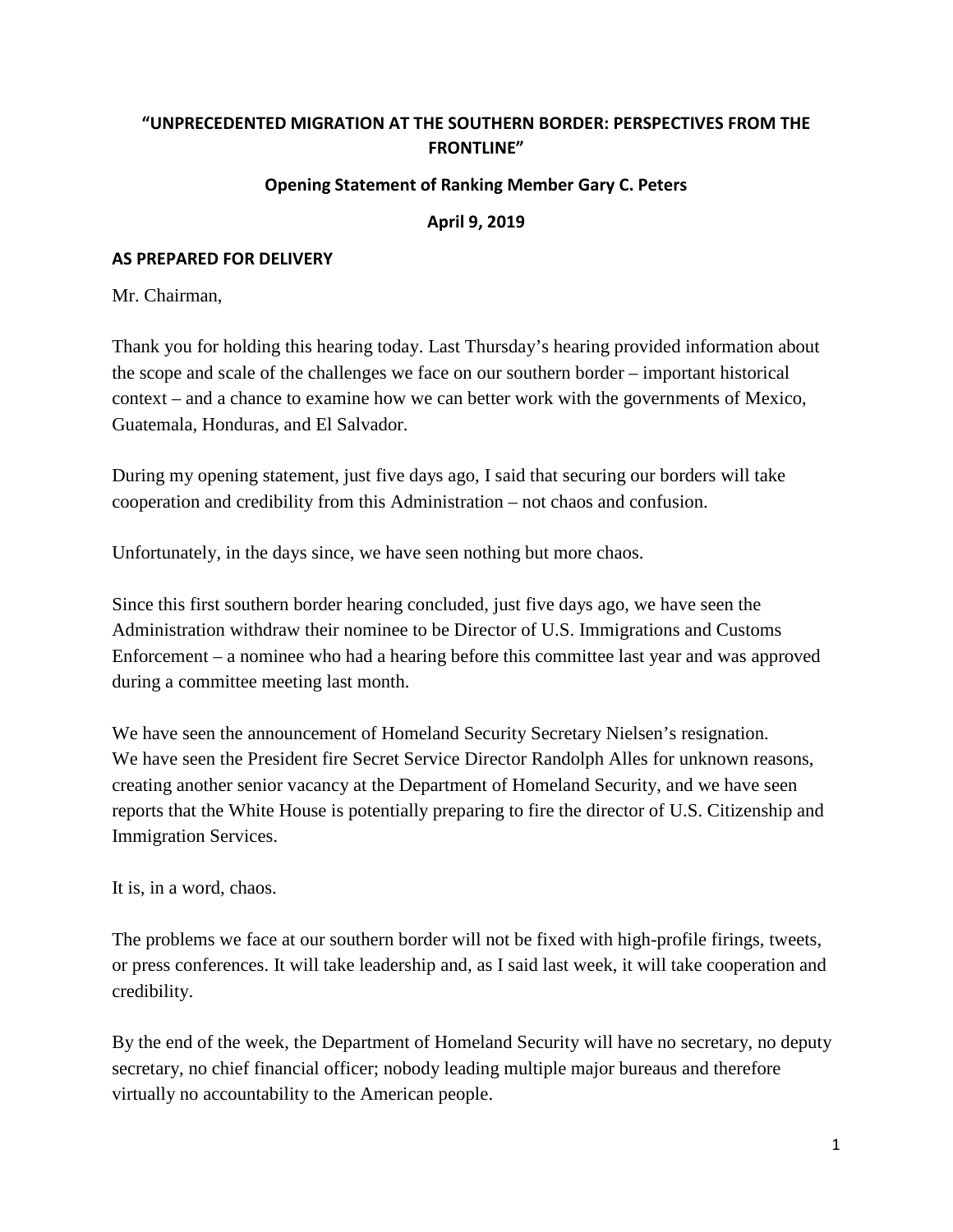We are looking at an absence of leadership at the top of the third-largest department in our federal government, a department charged with preventing terrorism, securing our borders, enforcing our immigration laws, safeguarding cyberspace, and ensuring resilience to disasters.

Fortunately, the men and women of DHS and its component agencies, career public servants, continue to show up to work and do their best across the country and in the midst of a very difficult situation on our southern border.

Last week we heard that it is not just the number, but the composition of the migrant groups is straining our infrastructure. Specifically, the influx of families and children seeking asylum from dangerous conditions in Northern Triangle countries has created unprecedented challenges for our frontline personnel.

There are no easy answers or quick fixes here. But we know that the trauma of detaining young children and separating them from their parents puts these children at risk of irreparable harm. I have asked multiple officials from this administration who have testified before this committee, "how long is too long to detain a child?" I have yet to receive a real answer.

We must do better.

We need to reduce the backlogs in processing asylum claims. Screening interviews are being delayed. The average wait to appear before an immigration court is now over two year**s** and the backlog is quickly approaching one million cases. This is unacceptable.

We need to address root causes of mass migration, take on the violence and impunity that reigns across the Northern Triangle, and disrupt the transnational criminal organizations that cash in on drug trafficking and human smuggling.

This will take careful cooperation with regional governments, law enforcement, and civil society – not cutting off existing funding to non-profit organizations in the Northern Triangle.

We need Mexico to do more to address the flow of migrants across their southern border. But it will take sustained cooperation and American leadership, not baseless threats and disengagement.

Finally, we need to secure our southern border.